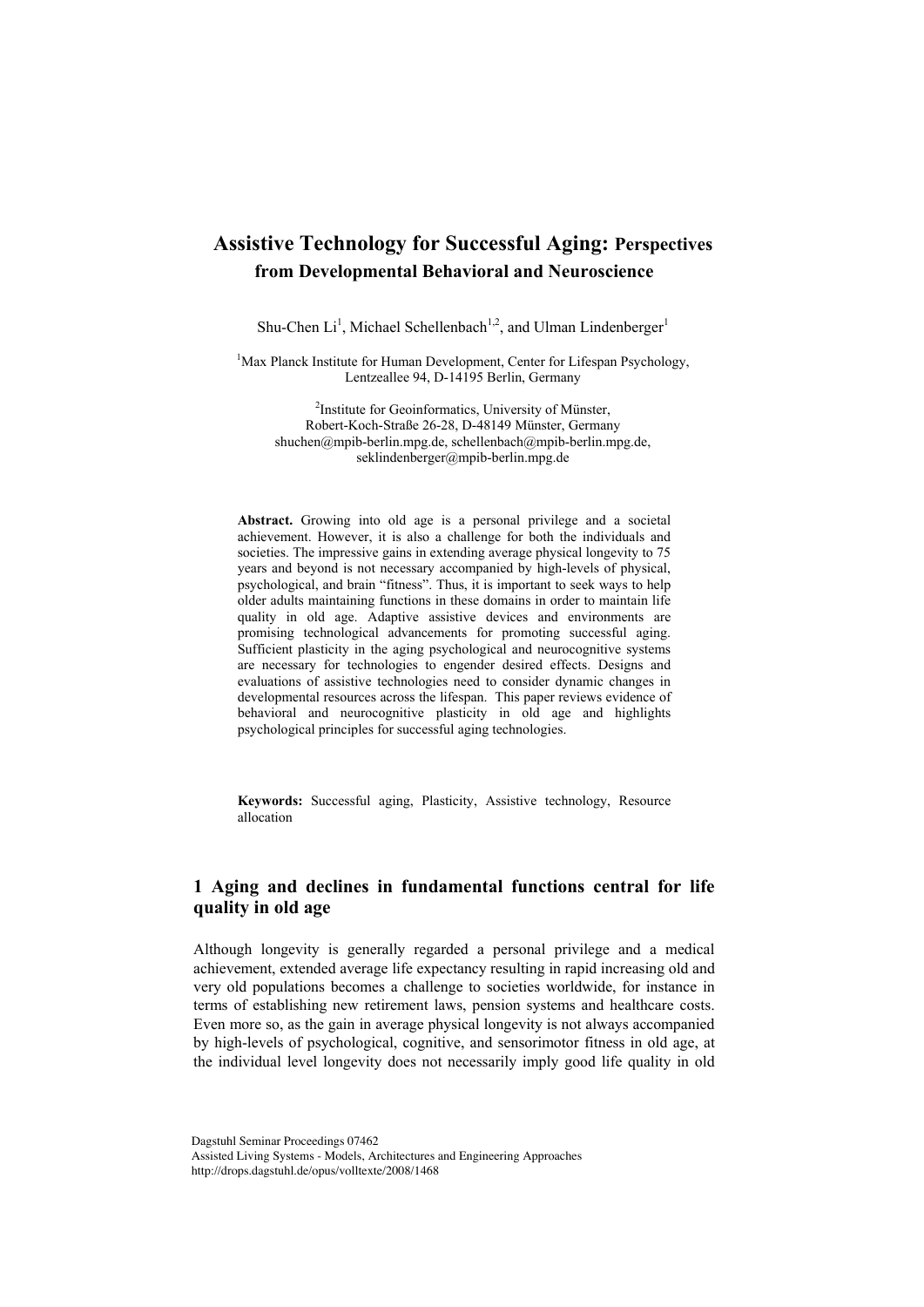age. The motto of the Gerontological Society of America states that, with the rapid growth of aging populations worldwide, a major challenge is for societies to give life to old age beyond merely giving age to life. In other words, societies need to seek ways to help old people maintaining important psychological and physical functions so that they can maintain their life quality at high levels even in very old age (i.e., with possibilities of high degrees of mobility, independent living, and social networking). Such goals may be achieved by reducing declines and enhancing environmental compensatory functions through technological resources in the forms of assistive trainings, devices, and environments.

Three fundamental functions that are central for good life quality and independent living, unfortunately, decline with advancing old age. Ample evidence from aging research indicates that advancing age continues to be associated with increasing frailty, marked by brain, cognitive, and sensorimotor declines [see 1-3 for reviews].

### **1.1 Aging and cognitive declines**

With respect to aging-related cognitive declines, the neurobiology-based component processes of intelligence (e.g., usually including memory functions, information-processing speed, and processing robustness) decline substantially in old age [4] (Fig. 1). Declines in basic cognitive processes set constraints on older people's overall level of functioning, as they can not process and remember information as efficiently and reliably as they could when they were younger.



**Fig. 1.** Gains of biology-based fluid intelligence, information-processing speed and robustness during childhood, but clear losses in old age. Data from Li et al. [4]. Copyright *Psychological Science*, 2004.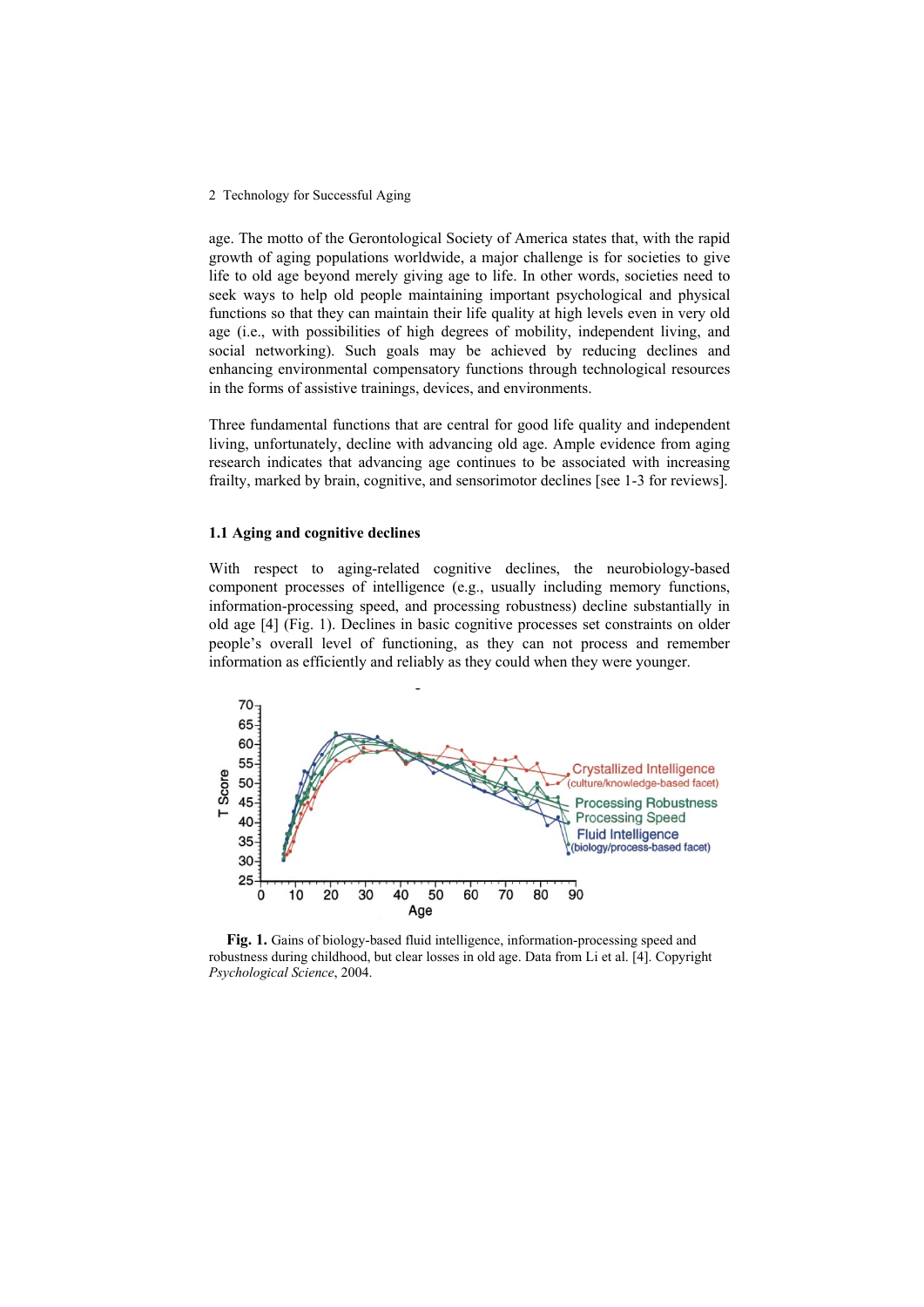#### **1.2 Aging and sensorimotor declines**

With respect to sensorimotor processes, much research findings show that, not only do basic sensory abilities (such as hearing and vision) decline during old age [5], but also can older individuals not control their posture (i.e., keep balance during standing or walking) as efficiently as younger adults (Fig. 2). When the degrees of body sway are measured on a force platform with computerized posturography (Fig. 2a), older individuals tend to show larger stabilograms (e.g., [6], see [7] for review), which indicates more unbalanced standing stance (Fig. 2b). Instability in postural control can have serious consequences in older adults' life, as falls in old age often result in limited physical functions, major comorbidities, and substantial restrictions on independent living.



**Fig. 2.** Aging and loss of stability in postural control. (A) Measuring older adults' posture instability with computerized posturography (MPIfB Annual Report, Intra-person Dynamics Project, 2005). (B) Greater area of stabilogram, indicating less stability in older adults' postural control (data adapted from Huxhold et al. [6]).

#### **1.3 Aging and declining navigation ability**

Spatial navigation ability is another function that is also crucial for older people to maintain independent living. However, this ability unfortunately also declines during old age. Spatial navigation requires both cognitive and sensorimotor processes. Given that many aspects of basic cognitive processes (e.g., working memory, cognitive control, and attentional mechanisms) as well as sensorimotor functions do decline with advancing age, aging-related decrements in spatial navigation performance are to be expected. At the behavioral level, evidence from studies on aging and spatial navigation clearly shows that on average old people perform much worse than young adults [8]. For instance, a recent study by Lövdén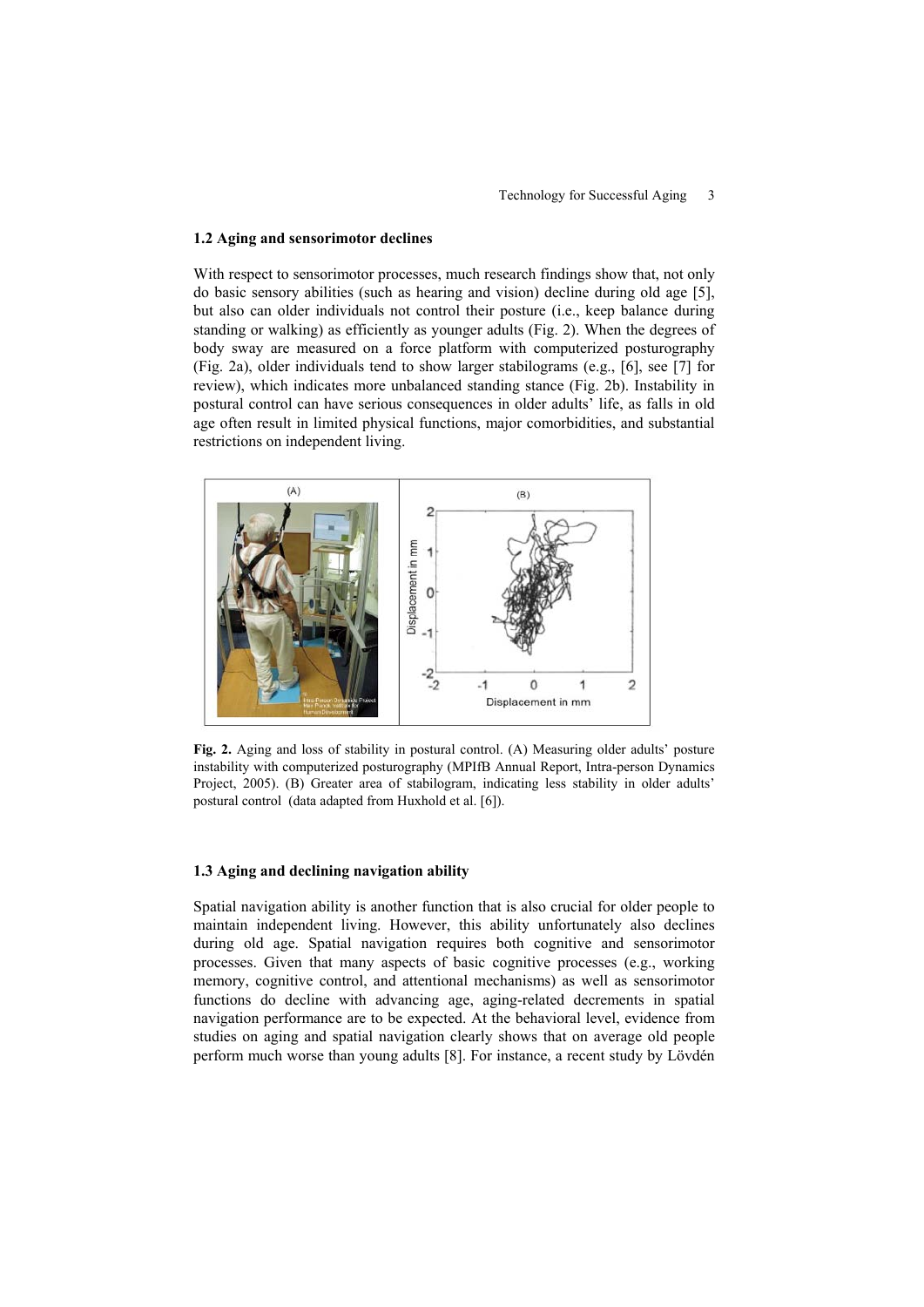et al. [9] tested younger and older adults' navigation ability in virtual environments and found that older adults had to take many more trials and walk much longer distances in order to learn the routes that connect different landmarks in the virtual environment (Fig 3). The ability to navigate through the environment is a very fundamental aspect of daily living. If older adults cannot rely on their navigation ability to find their ways through their environment, the physical realm and ranges of social activities in their daily living will certainly become much more limited, thus consequently lower the quality of life.



**Fig. 3.** Virtual environments with easy and difficult topographies. Older adults needed to walk longer distances in more trials than younger adults to learn the routes. Environmental support (hand railing) improved older adults' performance. Data adapted from Lövdén et al. [9]. Copyright *Psychology and Aging* 2005.

#### **1.4 Aging and brain declines**

Over the past two decades, studies investigating brain aging have found evidence for declines at neuroanatomical, neurochemical, and neurofunctional levels (see Lindenberger, Li, & Bäckman, 2006 [10] for review). At the neuroanatomical level, the volumes of various brain regions involved in cognition decline with increasing age. For instance, Raz, Lindenberger et al. [11] recently found cross-sectional age differences as well as 5-year longitudinal declines in the prefrontal, hippocampal and the striatal brain regions.

At the neurochemical level, dopaminergic as well as the serotonergic and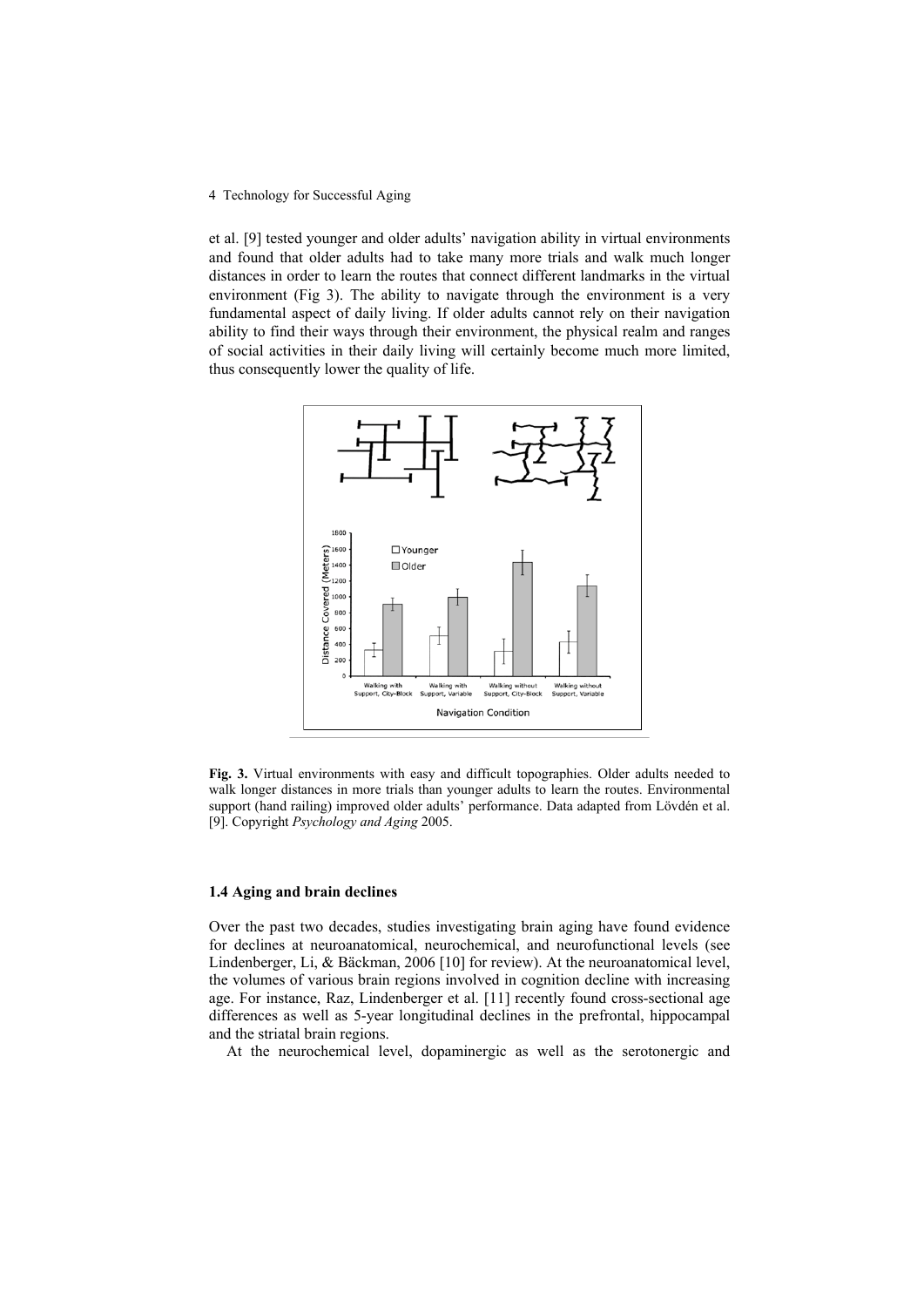cholinergic systems are subject to change during aging. Regarding aging-related deficits in episodic memory including memory of the spatial environment and sensorimotor functions, aging-related declines in the dopaminergic systems are of specific relevance (see Bäckman et al., 2006 [12] for a recent review). Two recent studies [13,14] show that, on average, there is about 10% decline in dopamine receptor binding efficacy across a variety of brain regions, including the regions important for executive control and episodic memory. Neurocomputational modeling suggests that the functional consequences of aging-related declines in dopaminergic modulation are twofold: noisier and less distinctive neural information processing [15,16]. This theoretical link is supported by converging evidence about dopaminergic effects on performance variability in older adults, schizophrenic patients and individuals with frontal pathology [17]. Aging-related increase in neurocognitive and behavioral fluctuations is an important factor to keep in mind for designing assistive technologies for older adults, as the expected functional outcomes of a given assistive device may not be as stable as desired, if the assistive devices can not themselves adapt to the increased stochasticity in aging systems.

# **2. Behavioral and Brain Plasticity in Old Age**

report evidence from two studies showing behavioral and cortical plasticity of memory processes in older adults. A major challenge for promoting "successful aging" [18] is to make use of the reserved behavioral and neurocognitive plasticity that is still available in old age to *maximize gains and minimize losses* of functioning for old people. An important question in this context is the extent to which sufficient behavioral and cortical plasticity is still retained in the aging brain to support the technology-brainbehavior co-construction [19-22]. The evidence to date suggests that, though being more limited than in other life periods, training-induced changes in brain activity are still present in old age (see 22 for review). In the following we selectively

#### **2.1 Behavioral memory plasticity as a function of mnemonic training**

Associative mechanisms in learning and memory in humans have mostly been studied with word pairs (paired associates). Although plasticity is commonly regarded as the hallmark of youth, memory plasticity has been studied more extensively among adults than among children of different ages. In behavioral studies of adult age differences in memory plasticity, the effects of using cognitive support to augment the reserve developmental plasticity that is still available in old age have been extensively investigated. Specifically, Paul Baltes and colleagues [e.g., 23] had applied the so-called "testing-the-limits" procedure to train individuals to remember a long list of memory items by associating each item with the famous landmarks in a city they were familiar with. Evidence based on this paradigm had yielded a dual picture: On the one hand, the associative memory of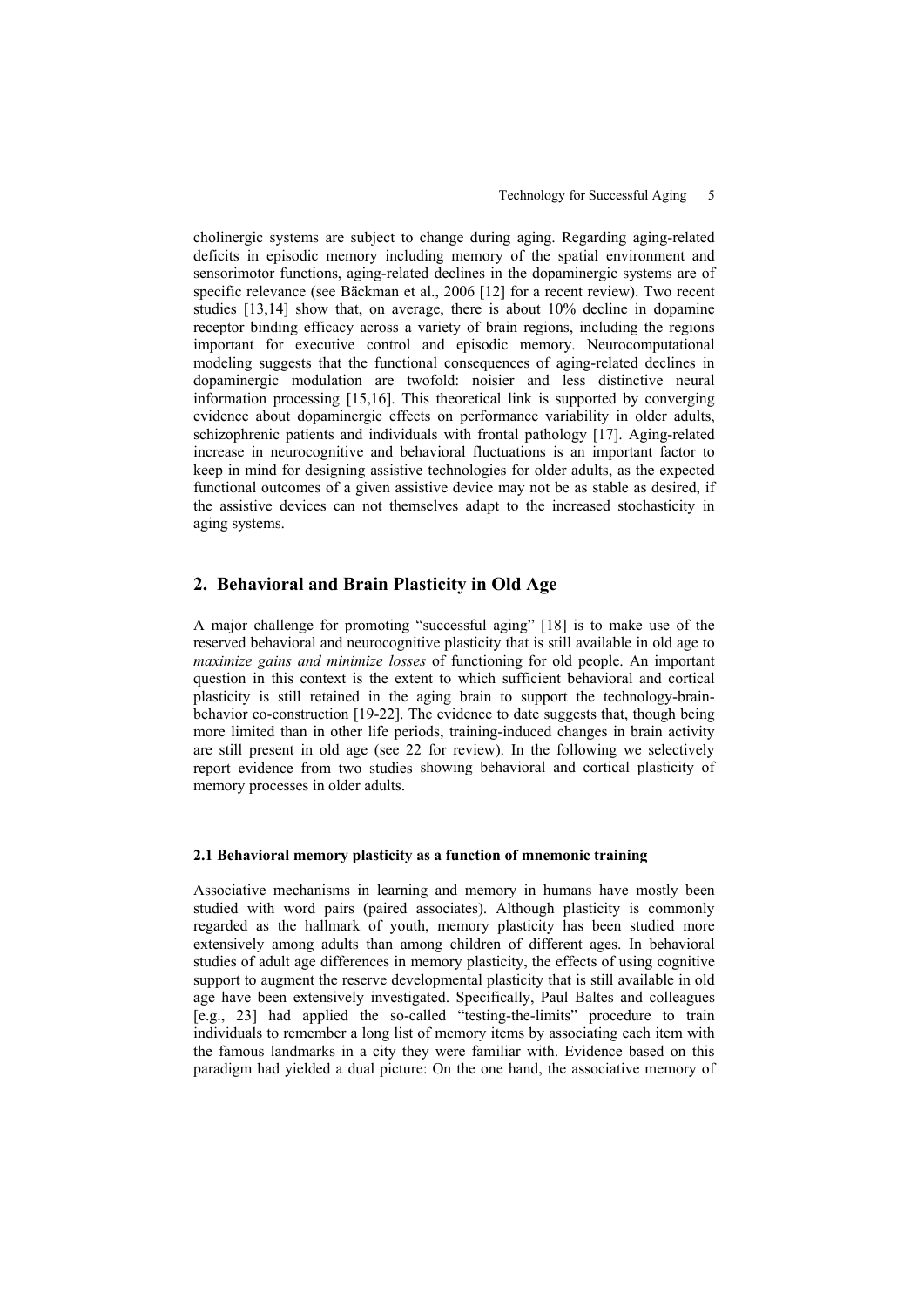cognitively healthy older adults (ranging from 60 to 80 years of age) could be significantly improved after the mnemonic training, thus showing a sizeable amount of plasticity. On the other hand, the extent of plasticity in old age was much red uced compared to younger adults in their 20s and 30s.

old age. Nonetheless, older adults still have plasticity to benefit from external cognitive supports. One recent memory training study extended procedures similar to those applied in adult development to cover the age periods from middle childhood to old age [24]. This study provides the first empirical evidence that compares associative memory plasticity in young children and older adults. Specifically, younger children aged 9 to 10 years were found to possess a greater extent of developmental reserve plasticity than older adults around 70 years of age (Fig. 4). The greater extent of developmental reserve plasticity in children compared to old adults reveals that cognitive and neuronal mechanisms associated with implementing the memory strategy are more sensitive to training experience during childhood than in



**Fig. 4.** Memory plasticity in four age groups across the lifespan. Memory plasticity is preserved but more limited in old age. Data adapted from Brehmer et al. [24]. Copyright *American Psychological Association* 2007.

### **2.2 Brain Plasticity as a Function of Culturally Derived Mnemonic Training**

Recent findings from brain imaging studies provide evidence for the effects of memory training on functional neural circuitry. Nyberg et al. [25] investigated adult age differences in the functional plasticity of brain circuitry as a function of memory training, using a mnemonics involving spatial landmarks similar to what was used in behavioral studies [23,24]. Encoding after strategy instruction was associated with activity increase in frontal as well as occipito-parietal regions in their younger adult sample. In contrast, accompanying their reduced memory plasticity as indicated by poor memory performance even after memory strategy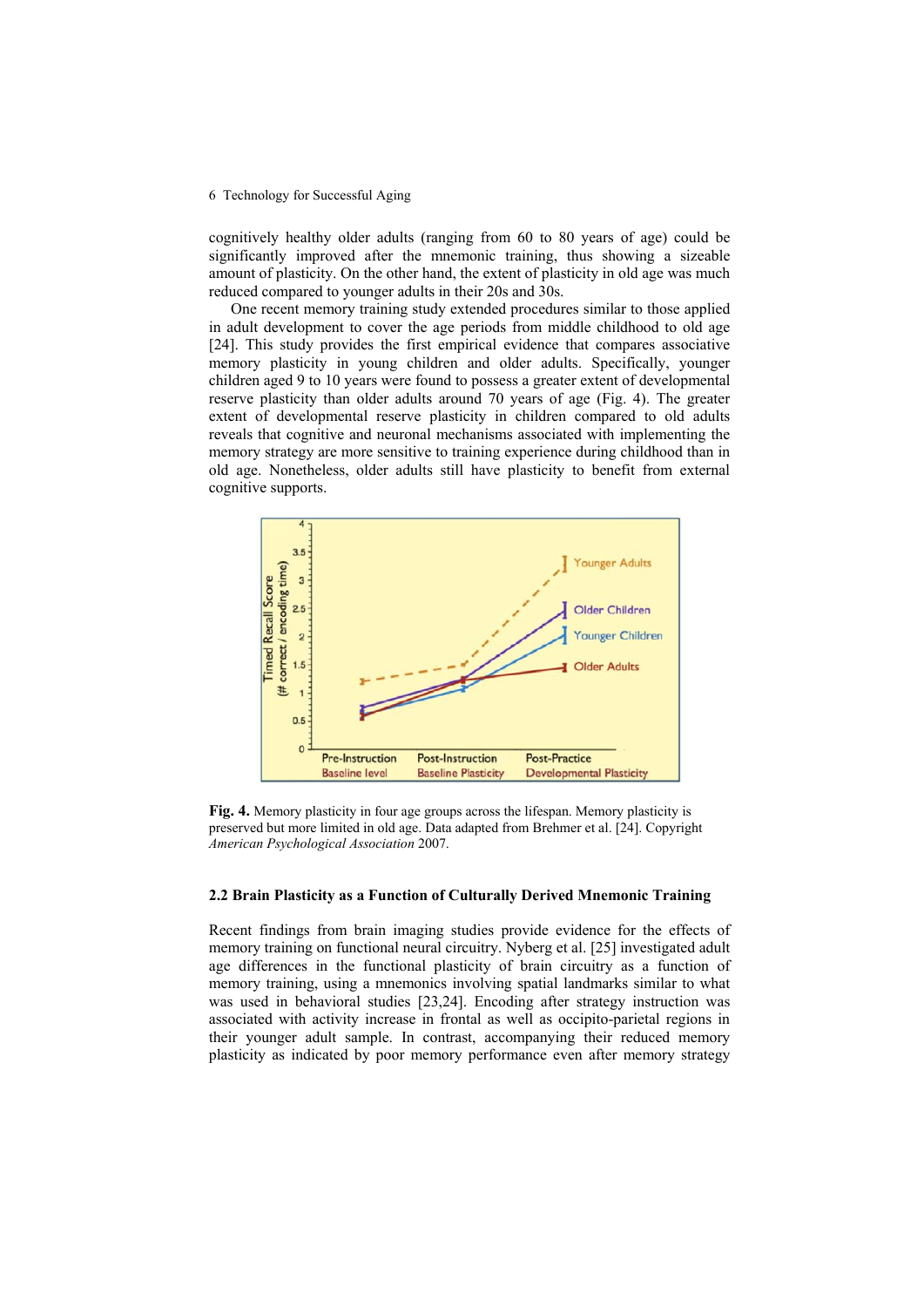training, older adults in the Nyberg et al. study did not show training-related increase in frontal activity, and only those older adults who benefited from the memory training showed increased occipito-parietal activity (see Figure 5).



**Fig. 5.** Adult age differences in functional brain activity as a function of mnemonic training. (a) Left occipito-parietal cortex and the left dorsal frontal cortex showed increased activity when using mnemonics in comparison to baseline. (b) Training-induced changes in functional brain activity differ as a function of age as well as the extent of obtained benefits from training. Data adapted from Nyberg et al. [25]. Copyright PNAS 2003.

# **3. Psychological Principles of Successful Aging Technologies**

three criteria were proposed: (a) net resource release, or marginal resource benefit; Integrating evidence of developmental plasticity even in old age with the progresses that are been made in human engineering to put a vision of "lifespan technology" into practice requires a conceptual framework that considers the evolving capabilities and constraints of aging individuals. Based on resource allocation/generation views of successful lifespan development proposed by the late Paul and Margret Baltes on minimizing losses and maximizing gains [18, 26], Lindenberger et al. [21] recently proposed three psychological principles, or guidelines, for the design and evaluation of assistive technology. Specifically,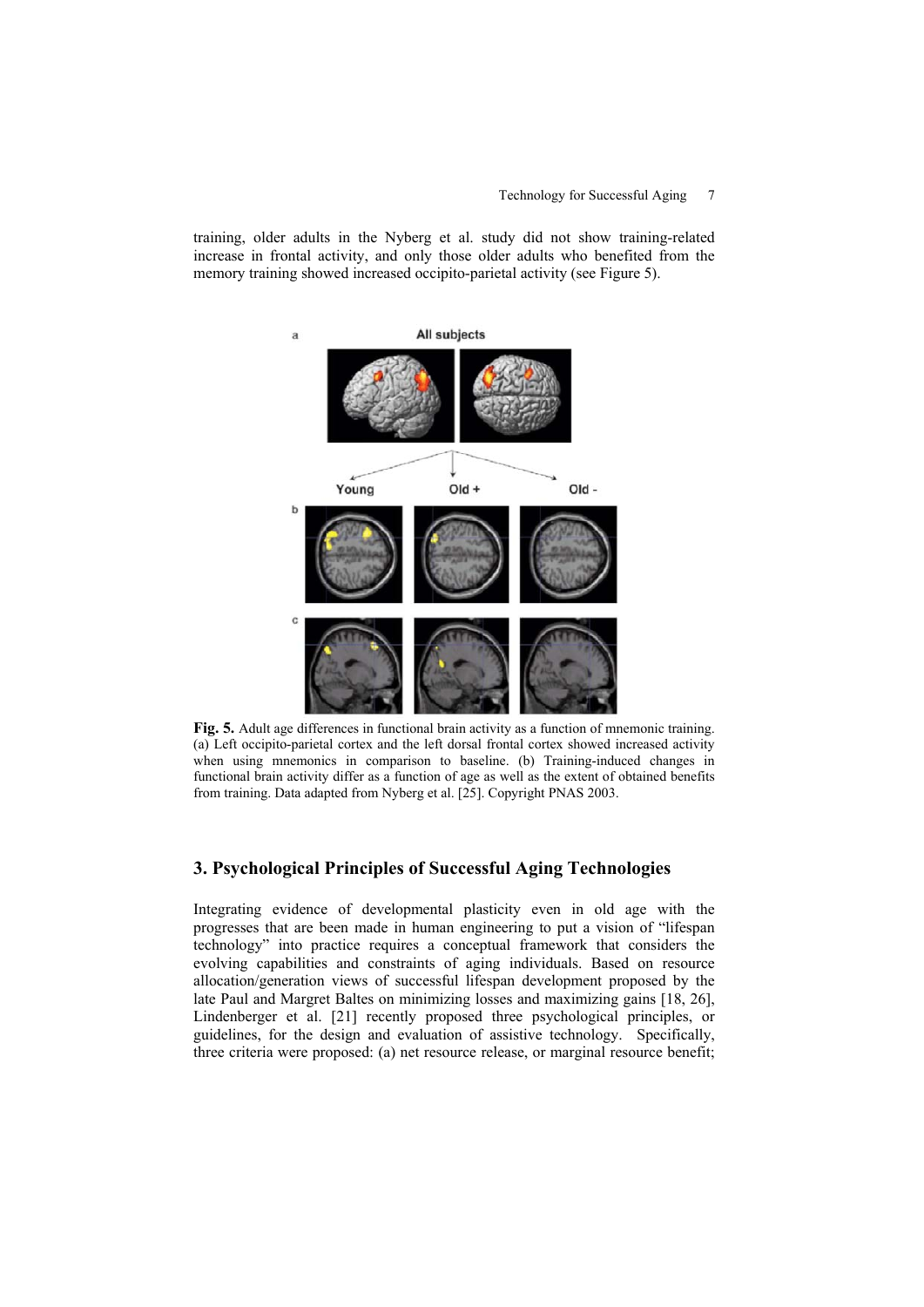(b) person specificity, and (c) proximal versus distal frames of evaluation (see Figure 6).



**Fig. 6.** Principles derived from lifespan psychology for designing and evaluating successful aging technologies as proposed by Lindenberger et al. [21].

### **3.1 Net Resource Release (Marginal Resource Benefit)**

The operation of technology usually requires an investment of physical and mental resources. It follows that the use of technology is adaptive only if these operation costs are lower than the payoff associated with other changes in processing when using the technology (cf. [27]). For instance, when the use of a notepad as a memory aid requires memorization of complex instructions, then the payoff of using the device may be negative, at least initially. This point is analogous to the definition of successful aging in terms of maximization of gains and minimization of losses.

Objective and subjective facets of net resource release, or the marginal resource benefit of technology use, need to be set apart, and should both be taken seriously. Older individuals' perception of net resource release is likely to determine the actual use of technology more than the cost/benefit ratio assessed in some objective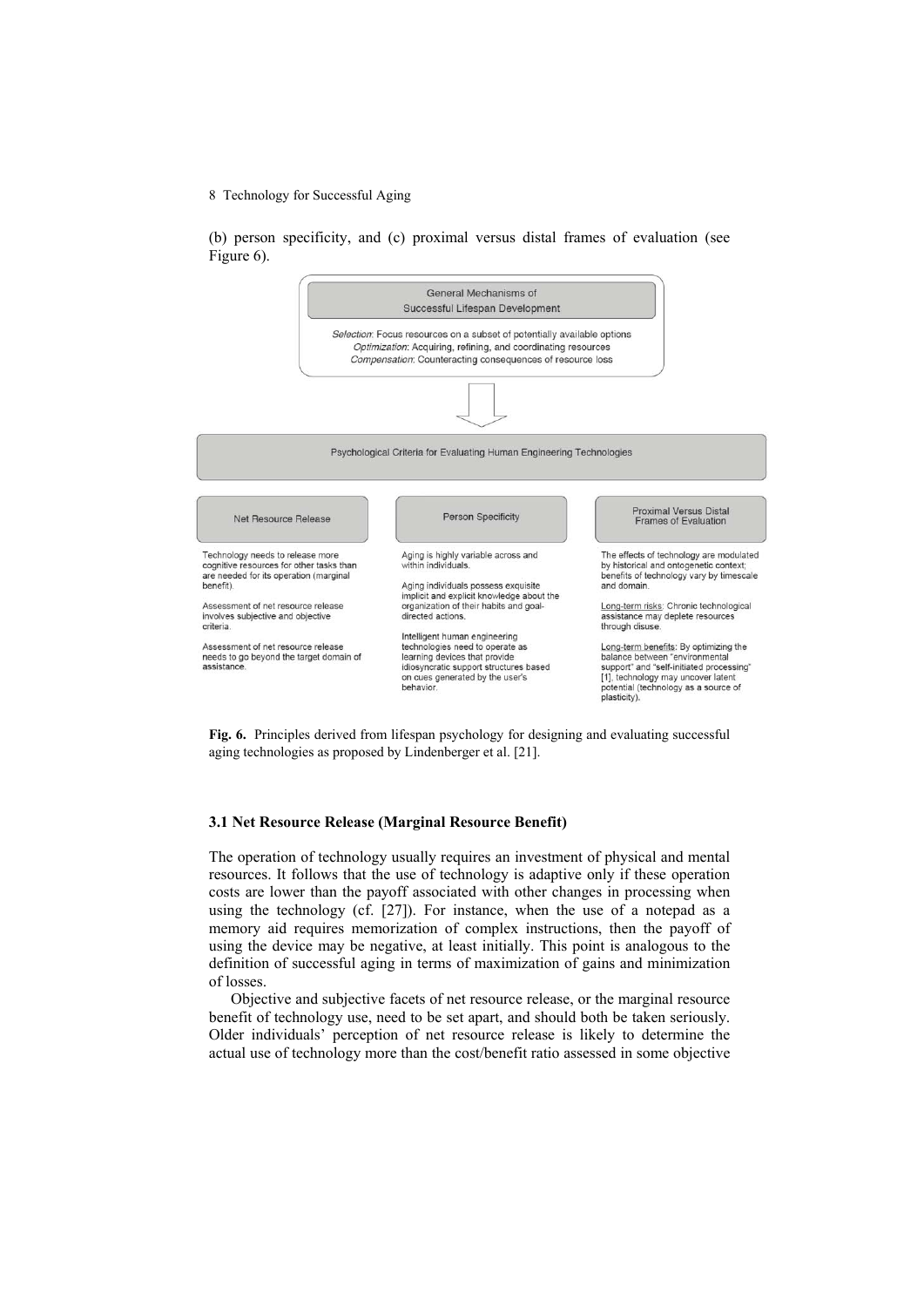manner (for a recent example, see [28]). Thus, human engineering technologies fall short of their central objective if their use does not result in net resource release, both objectively and subjectively defined, at least in the long run.

#### **3.2 Person Specificity**

The second criterion refers to person specificity and person adaptability. Older individuals differ greatly and fluctuate more with respect to cognitive, sensory, and motor functioning [4,16,29]. Likewise, average age trends do not apply to all members of the aging population. Some individuals in their 80s perform above the average level of people in their 50s in central aspects of everyday competence such as memory, visual acuity, or hearing (e.g., [5]). Therefore, knowledge about the average aging individual provides little more than a viable starting point for the development and use of intelligent assistive technology. Beyond this starting point, the technology needs to fine-tune itself to the idiosyncrasies of the individual's behavior to his or her specific competences, habits, and preferences.

Thus, technology not only needs to adapt to differences between individuals but it also needs to learn the behavioral ecology, or life space (cf. [30]), of the individual user, preferably at a point in time when this ecology has not yet been severely compromised by disability and frailty. Later, when impairments in sensory, motor, and cognitive functions may become more prominent, the acquired knowledge of the individual's habits and life space can be used to assist the individual in maintaining his or her lifestyle as long as possible.

## **3.3 Proximal and Distal Frames of Evaluation: Plasticity versus Disuse**

Assistive use of technology also has to be evaluated on proximal and distal frames of reference, both on temporal and substantive dimensions. Prior exposure to the same or related technologies is likely to influence the amount of net resource release that can be achieved in old age. For example, today's generation of middleaged adults will make use of mobile communication devices when aged 80 in a different way than many members of today's generation of 80-year-olds do now.

Within individuals, short-term and long-term benefits of technology may not always be congruent. For example, the use of GPS-based spatial navigation aids may have positive short-term effects upon way-finding behavior. However, this support may be harmful in the long run if it promotes chronic disuse of navigation skills and spatial orientation abilities. In fact, in light of associations between the size of brain structures involved in spatial behavior, such as the posterior hippocampus, and exposure to environments with high navigational demands, such as Inner City London for taxi drivers [31], one may speculate whether long-term reliance on GPS-based devices may compromise spatial navigation skills and abilities, and reduce the size and functional integrity of relevant brain structures. If this holds true, then the short-term gains associated with the use of navigation aids would be offset by a severe long-term loss.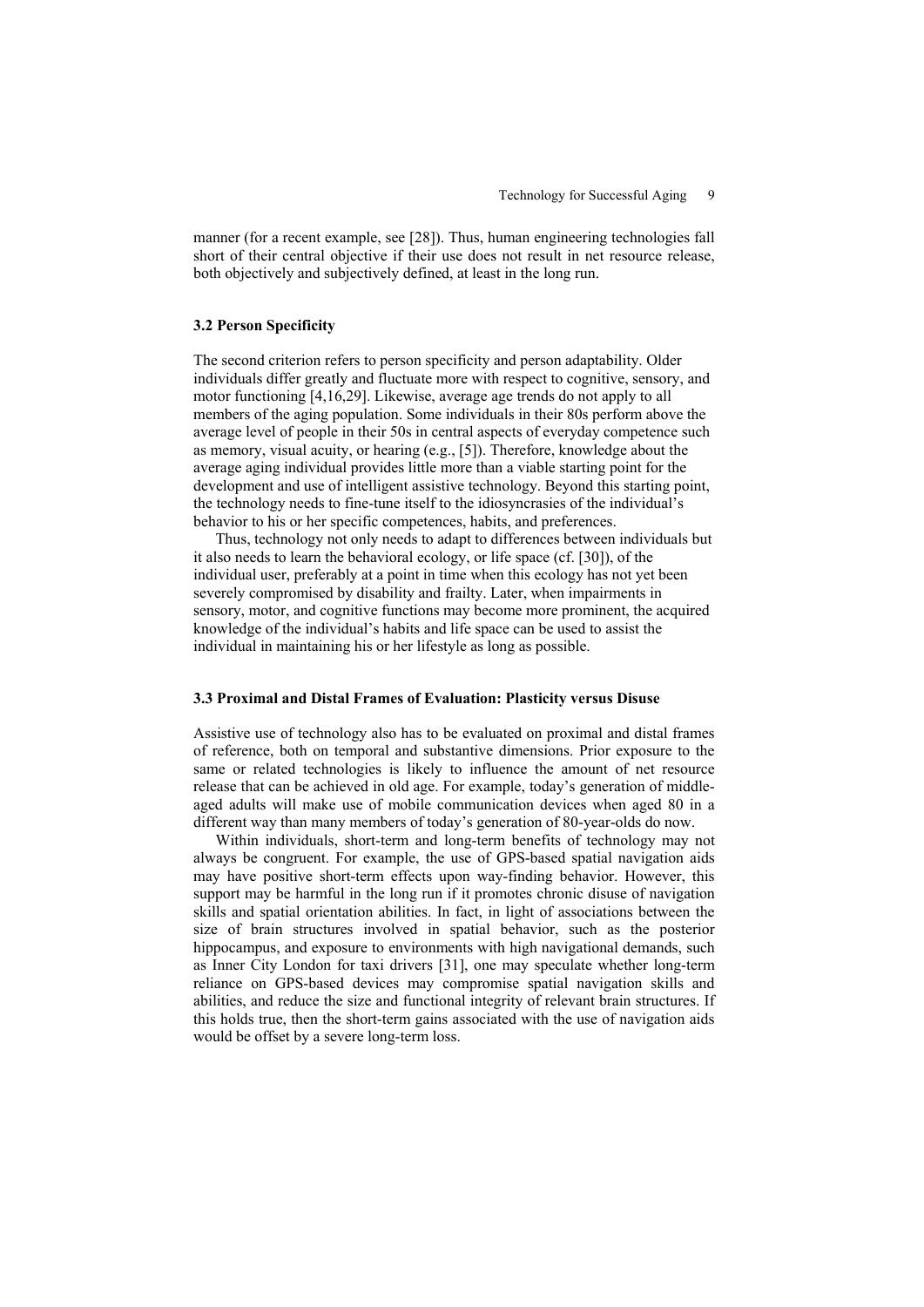Conversely, technology may not only enhance the allocation of currently available resources through net resource release, but actually foster the generation of new resources by activating developmental reserves, or latent cognitive potential. Just like other tools for the mind, such as mnemonic techniques for the encoding and retrieval of word lists (e.g., [32]), technology has the potential to enhance performance through external support while keeping the task environment challenging at the same time. With this in mind, intelligent assistive technology is no more and no less than a new voice in the co-constructive dialogue between culture and biology that constitutes human ontogeny (e.g., [20,21]). As reviewed above, behavioral and neuronal aspects of plasticity are reduced but not fully lost in old age and the functional circuitry of the human cortex is capable of short-term adaptation to changes in experience or internal milieu at all ages. Therefore, providing individuals with an optimally challenging environment does indeed carry the promise to activate behavioral and neuronal reserves.

### **4. Conclusions**

Given that the aging neurocognitive and behavioral processes still possess a fair range of plasticity (see [22] for a recent review) and that "neurocognitve computation" is very much embedded in the space (environment) the individuals reside in [34], in theory it is possible to envision assistive technology in supporting the impaired "neurocognitive computation" with "ubiquitous technological computing" [33] that is embedded in the elders' living environment available as assistive trainings, devices, and space (e.g., apartments).

When it comes to gauging the long-term consequences of intelligent and assistive technology, both risks and opportunities need to be kept in mind. On the one hand, chronic reliance on technological aids may deplete resources through protracted disuse of skills and abilities, undermine motivation, and engender loss of autonomy. On the other hand, intelligent and assistive technology may activate latent potential by combining support with challenge, thereby enhancing motivation, social participation, and a sense of autonomy, with positive repercussions on cognitive development in old age.

As the specific needs and demands of a growing population of aging individuals compel engineers and industry to build technologically assisted environments, these environments will reshape the architecture of the aging mind and brain to an extent that we do not and cannot yet fully know and understand at this point in time. To promote plasticity and avoid disuse, the effects of intelligent assistive technology on the mind and brain need to be carefully monitored and evaluated on multiple timescales and dimensions. Clearly, determining the right balance between "environmental support" and "self-initiated processing" [34] is a central task in this process.

References

1. Craik, F. I. M., Salthouse, T. The handbook of aging and cognition  $(3<sup>rd</sup>)$ . Lawrence Erlbaum Associates, Mahwah, NJ (2007).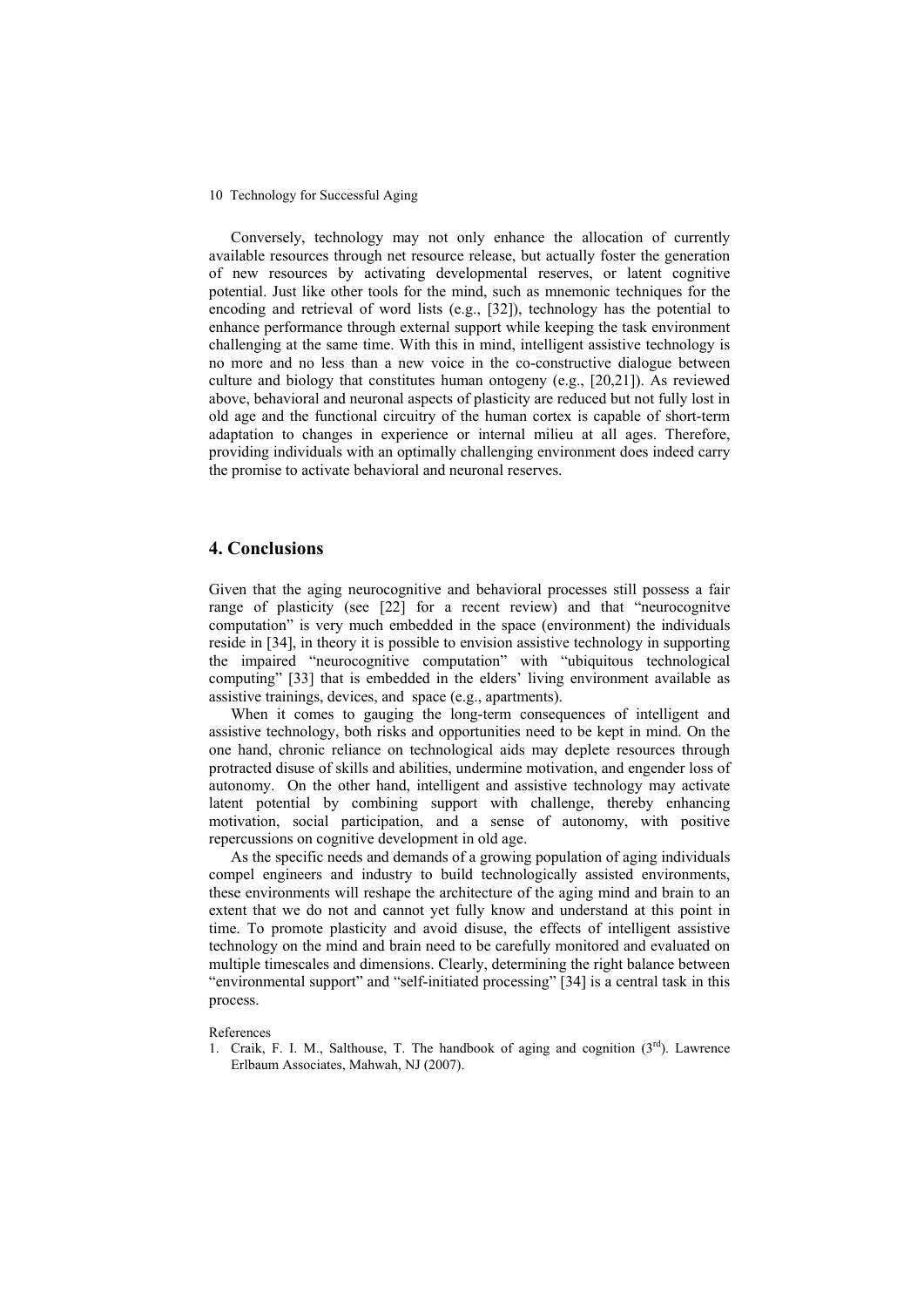- 2. Cabeza, R., Nyberg, L., Park, D. C. (Eds.) Cognitive Neuroscience of Aging: Linking Cognitive and Cerebral Aging*.* Oxford University Press, New York (2005).
- 3. Li, K.Z.H., Lindenberger, U. Relations between aging sensory/sensorimotor and cognitive functions. Neurosci. & Biobehav. Rev. 26, 777-784 (2002).
- 4. Li, S.-C., et al. Transformations in the couplings among intellectual abilities and constituent cognitive processes across the lifespan. Psychol. Sci. 15, 155-163 (2004).
- 5. Lindenberger, U., Baltes, P. B. Sensory functioning and intelligence in old age: A strong connection. Psychol. Aging, 9, 339-355 (1994).
- 6. Huxhold, O., Li, S.-C., Schmiedek, F., Lindenberger, U. Dual-tasking postural control: aging and the effects of cognitive demands in conjunction with focus of attention. Brain Res. Bull. 69, 294-306 (2006).
- 7. Wollacott, M. H. Systems contributing to balance disorders in older adults. J. Gerontol. Med. Sci. 55A, M424-428 (2000).
- 8. Moffat, S. D., et al. Age differences in spatial memory in a virtual environment navigation task. Neurobiol. Aging, 22, 787-796 (2001).
- 9. Lövdén, M., et al. Environmental topography and postural control demands shape agingassociated decrements in spatial navigation performance. Psychol. Aging, 20, 683-694  $(2005)$
- 10. Lindenberger, U., Li, S.-C., Bäckman, L. (Ed.). Brain-behavior dynamics across the lifespan. Neurosci. & Biobehav. Rev. 30, 713-885 (2006).
- 11. Raz, N., Lindenberger, U. et al. Regional brain changes in aging healthy adults: general trends, individual differences and modifiers. Cerebral Cortex, 15, 1676-1689 (2005).
- 12. Bäckman, L., et al. The correlative triad among aging, dopamine, and cognition: current status and future prospects. Neurosci. & Biobehav. Rev. 30, 791-807 (2006).
- 13. Kaasinen, V., et al. Age-related D2/D3 receptor loss in extrastriatal regions of the human brain. Neurobiol. Aging, 21, 683-688 (2000).
- 14. Inoue, M., et al. Age-related reduction of extra-striatal dopamine D2 receptor measured by PET. Life Sci., 69, 1079-1084 (2001).
- 15. Li, S.-C., Lindenberger, U., Sikström, U. Aging cognition: from neuromodulation to representation to cognition. Trends Cognit. Sci. 5, 479-486 (2001).
- 16. Li, S.-C., Oertzen, T., Lindenberger, U. A neurocomputational model of stochastic resonance and aging. Neurocomputing, 69, 1553-1560 (2006).
- 17. MacDonald, S. W. S., Nyberg, L., Bäckman, L. Intraindividual variability in behavior: Links to brain structure, neurotransmission, and neuronal activity. Trends Neurosci. 29*,* 474-480 (2006).
- 18. Baltes, P. B., & Baltes, M. M. (Eds.). Successful aging: Perspectives from the behavioral sciences. Cambridge University Press, Cambridge (1990).
- 19. Baltes, P. B., Reuter-Lorenz, P. A., Rösler, F. Lifespan development and the brain: the perspective of biocultural co-construction. Cambridge University Press, Cambridge  $(2006)$
- 20. Lindenberger, U., Lövdén, M. Co-constructing human engineering technologies in old age: lifespan psychology as a conceptual foundation. In Baltes et al. (Eds.), Lifespan development and the brain: the perspective of biocultural co-construction, pp. 350-378 (2006).
- 21. Lindenberger, U., et al. Psychology principles of successful aging technologies: A critical review. Gerontology (in press).
- 22. Li, S.-C. Biocultural orchestration of developmental plasticity across levels: The interplay of biology and culture in shaping the mind and behavior across the life span. Psychol. Bull. 129, 171-194 (2003).
- 23. Baltes, P. B. & Kliegl, R. Further testing the limits of cognitive plasticity: Negative age differences in mnemonic skill are robust. Dev. Psychol., 28, 121-125 (1992).